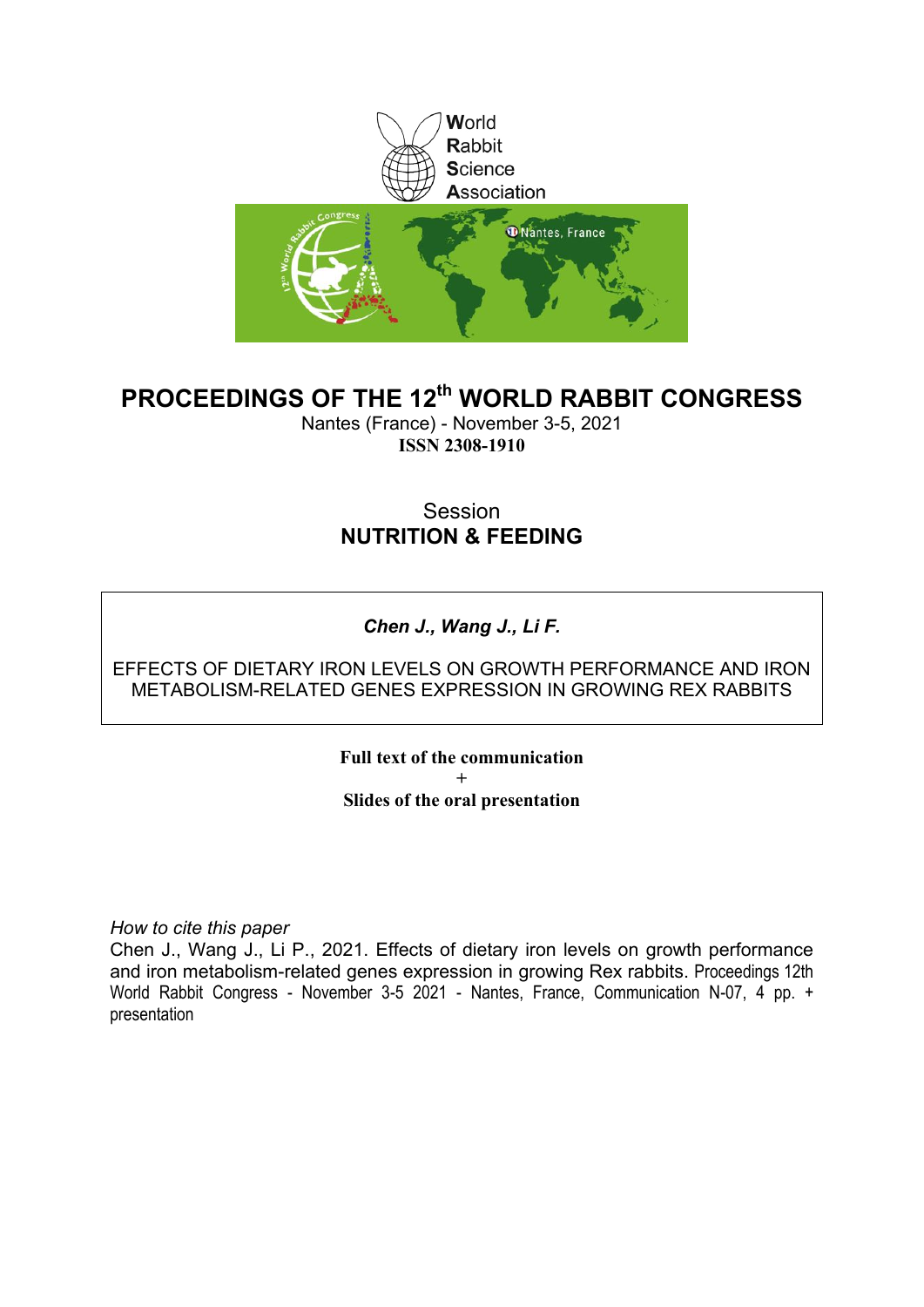### **EFFECTS OF DIETARY IRON LEVELS ON GROWTH PERFORMANCE AND IRON METABOLISM-RELATED GENES EXPRESSION IN GROWING** *REX* **RABBITS**

#### **Chen J.<sup>1</sup> , Wang J.<sup>1</sup> , Li F.<sup>1</sup> \***

<sup>1</sup>Shandong Provincial Key Laboratory of Animal Biotechnology and Disease Control and Prevention, Department of Animal Science and Technology, Shandong Agricultural University, Tai'an, China \*Corresponding author: chlf@sdau.edu.cn

#### **ABSTRACT**

This study was conducted to evaluate the effects of dietary iron levels on growth performance and the expression levels of iron metabolism-related genes in growth *Rex rabbits*. Two hundred healthy rabbits were randomly assigned to five dietary treatment (n=40) according to initial body weight and sex, and fed with a basal diet supplemented with 0, 20, 40, 80, or 160 mg/kg iron in the form of FeSO4·H2O, respectively. After a 35-d trial, 8 rabbits per treatment were randomly selected to collect liver and duodenum samples. The results showed that the ADG of rabbits in 40 mg/kg iron group and the ADFI of rabbits in 20, 40 and 80 mg/kg iron groups were higher than those in 0 and 160 mg/kg iron groups. Furthermore, 40 mg/kg iron supplementation upregulated the mRNA expression levels of *DMT1* in duodenum as well as the mRNA expression levels of *Tf* and *HAMP* in liver. These results suggested that dietary appropriate level of iron supplementation could improve the growth performance of growth *Rex* rabbit and the optimal addition level of iron was 40 mg/kg in this study.

**Key words**: Rabbit, Iron, Growth performance, Iron metabolism.

#### **INTRODUCTION**

Iron is one of the essential trace elements in almost all organisms that participates in various physiologic processes, including electron transfer, binding and transport of oxygen, as well as the production of adenosine triphosphate (Nakmura *et al*., 2019). When iron intake is inadequate, symptoms such as iron deficiency in erythroblasts and even iron-deficiency anemia occur (Camaschella, 2019), and subsequently induce growth retardation. But Staniek *et al* (2018) reported that excess iron accumulation could also lead to cytotoxicity, inducing oxidative stress, extensive destruction of tissues and organs and then causing various diseases. Therefore, an adequate supply of iron is essential for the health of the body.

*Rex rabbits* are mainly farmed for their skin and meat. The meat of *Rex* rabbit contains the highquality animal protein and has a high nutritional and health caring value (Dalle Zotte, 2002). But as far as we know, from now on, there is little literature available to evaluate dietary iron requirements of *Rex* rabbits. Thus, it is necessary to explore the appropriate addition level of iron in *Rex* rabbit diet.

The aim of this study was to investigate the effect of different levels of iron supplementation on growth performance and the underlying mechanisms responsible for the beneficial effect of iron supplementation in *Rex rabbits*. Our study will be helpful to clarify the nutritional iron requirements of *Rex* rabbits.

#### **MATERIALS AND METHODS**

#### **Animals and experimental design**

Two hundred healthy *Rex rabbits*, with an initial average body weight (BW) of  $1947 \pm 211$  g, were selected and randomly assigned into five dietary treatment groups (n=40) according to initial body weight and sex. Rabbits were given a basal diet supplemented with 0, 20, 40, 80, or 160 mg/kg iron in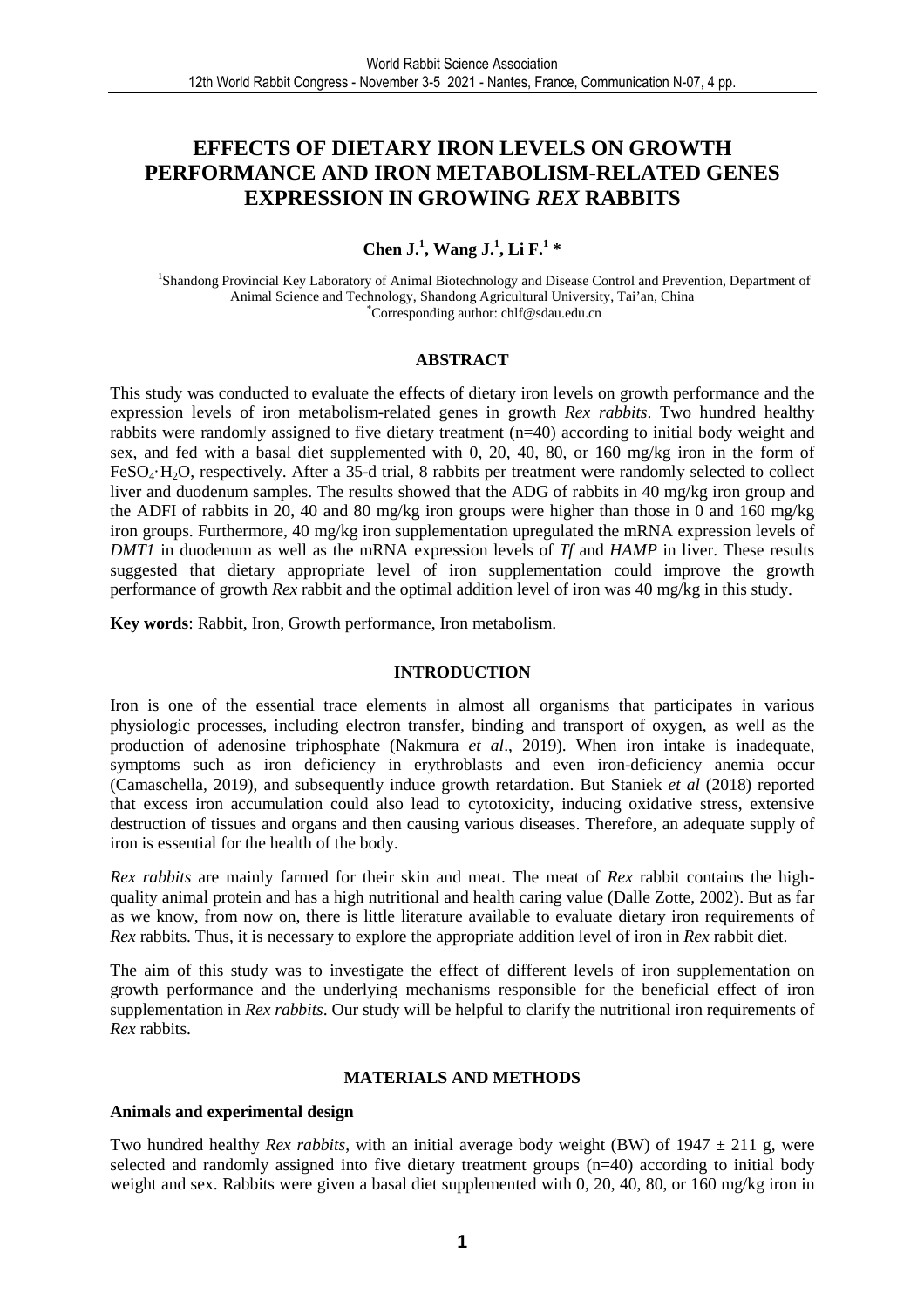the form of FeSO4·H2O (provided by Mushen Feed Co., Ltd, Taian, China) and the measured values of iron in diets were 8.2, 25.4, 49.1, 85.6 and 179 mg/kg, respectively. After 7 d preliminary experiment, the rabbits were fed corresponding diets as described above for 35 d. The basal diet was formulated to meet the NRC (1977) recommendations for the nutrient requirements of growth rabbits. Ingredients and compositions of the basal diet were shown in Table 1. All rabbits were housed in individual cages and had free access to feed and water. The BW of rabbits were individually measured after overnight fasting at the morning of d 36 of the feeding trial, and the feed intake of each rabbit was collected weekly throughout the trial to calculate Average Daily Feed Intake (ADFI), Average Daily Gain (ADG) and Feed Conversion Ratio (FCR). At the end of the trial, eight rabbits with the average BW of each treatment were randomly selected and slaughtered with electric stun. Then, the abdomen was immediately opened, followed by the collection of liver and jejunal mucosa tissue samples.

|  | Table 1: Ingredients composition and nutrient levels of basal diets (as-fed basis) |  |  |  |  |
|--|------------------------------------------------------------------------------------|--|--|--|--|
|  |                                                                                    |  |  |  |  |

| ັ<br>Ingredients           | Content $(\%)$ | Nutrient concentrations | Content $(\% )$ |
|----------------------------|----------------|-------------------------|-----------------|
| Corn                       | 10.0           | DE(MJ/kg)               | 10.8            |
| Soybean meal               | 15.0           | СP                      | 17.7            |
| Wheat bran                 | 15.0           | СE                      | 3.53            |
| Germ meal                  | 15.0           | CF                      | 15.7            |
| Sunflower meal             | 5.00           | <b>NDF</b>              | 31.7            |
| Peanut seedling            | 20.0           | ADF                     | 17.1            |
| Alfalfa                    | 10.0           | Ash                     | 3.60            |
| Soybean straw powder       | 5.50           | Xylogen                 | 4.12            |
| Soybean oil                | 0.50           | Ca                      | 1.20            |
| Mineral and vitamin premix | 4.00           |                         | 0.61            |

<sup>1</sup>Premix provided per kg diet: vitamin A, 8,250 IU; vitamin B1, 2.91 mg; vitamin B2, 7.2 mg; vitamin B12, 0.014 mg; vitamin D3, 4,050 IU; vitamin E, 11.85 IU; vitamin B6, 2.85 mg; vitamin K3, 1.29 mg; folic acid, 0.72 mg; nicotinamide, 29.4 mg; calcium pantothenate, 21.6 mg; biotin, 0.15 mg; antioxidant, 4.5 mg; choline chloride, 100 mg; Cu, 10 mg; Zn, 60 mg; Mn, 10 mg; I, 1 mg; CaHPO4, 4,500 mg; Lys, 7,000 mg; Met, 5,500 mg; enterococcus faecalis, 3 trillion CFU; bacillus subtilis, 153 trillion CFU; phytase, 1800 IU; bacillus licheniformis, 15 trillion CFU; xylanase, 3600 IU.  $2$ The energy level was calculated and the remaining nutrient level was measured.

#### **Chemical Analyses**

RNA extraction and quantitative real-time PCR of mucosa samples were performed as described previously (Chen *et al*., 2018). The beta-actin gene was chosen as the reference gene to normalize mRNA expression of target genes. The relative expression ratio of target genes relative to the reference gene was calculated using the 2-∆∆CT method (Livak *et al*., 2001).

| Gene           | Primer sequence $(5'$ -3') | Accession No.              |              |
|----------------|----------------------------|----------------------------|--------------|
| $\beta$ -actin | F: GATGATGATATCGCCGCGCTC   | R: GAATCCTTCTGACCCATGCCCA  | AF 404278    |
|                | F: GTTGAGTATGGAAATACAGTGGC | R. TCATATGTGTTTTTGCCCCGAAG | HM 233548    |
| <b>HAMP</b>    | E: CTCCTTGTTCTCACTGGCCTGA  | R: AGAAGATGCAGATGGGGAAGTG  | XM 008249495 |
| <b>DMT1</b>    | F: ATGTTACAGTGAGACCCAGCCAG | R: ATGATGACAGCTCCCACGATG   | NM 000617    |
| <i>CYTb</i>    | F: AATCCCCTCAATACTCCTCCTCA | R: GGAGGAAGGGGATAATTGCTAGG | HM 233084    |

**Table 2**: Primers used for real-time quantitative PCR

#### **Statistical Analysis**

Data were analyzed using the one-way ANOVA procedure of SAS 8.0 (SAS Institute Inc., Cary, NC). Statistical differences among groups were determined by Duncan's multiple-range test. The results were expressed as means with RMSE. Statistical significance was considered as  $P < 0.05$ .

#### **RESULTS AND DISCUSSION**

Exogenous iron supplementation is considered an effective way to prevent iron deficiency. Appropriate iron supplementation has a significant influence on the growth performance of animals (Table 3). Previous study showed that iron supplementation could improve the ADG of weaned pigs (Williams *et al*., 2020). Similarly, in the present study, dietary iron supplementation at 40 mg/kg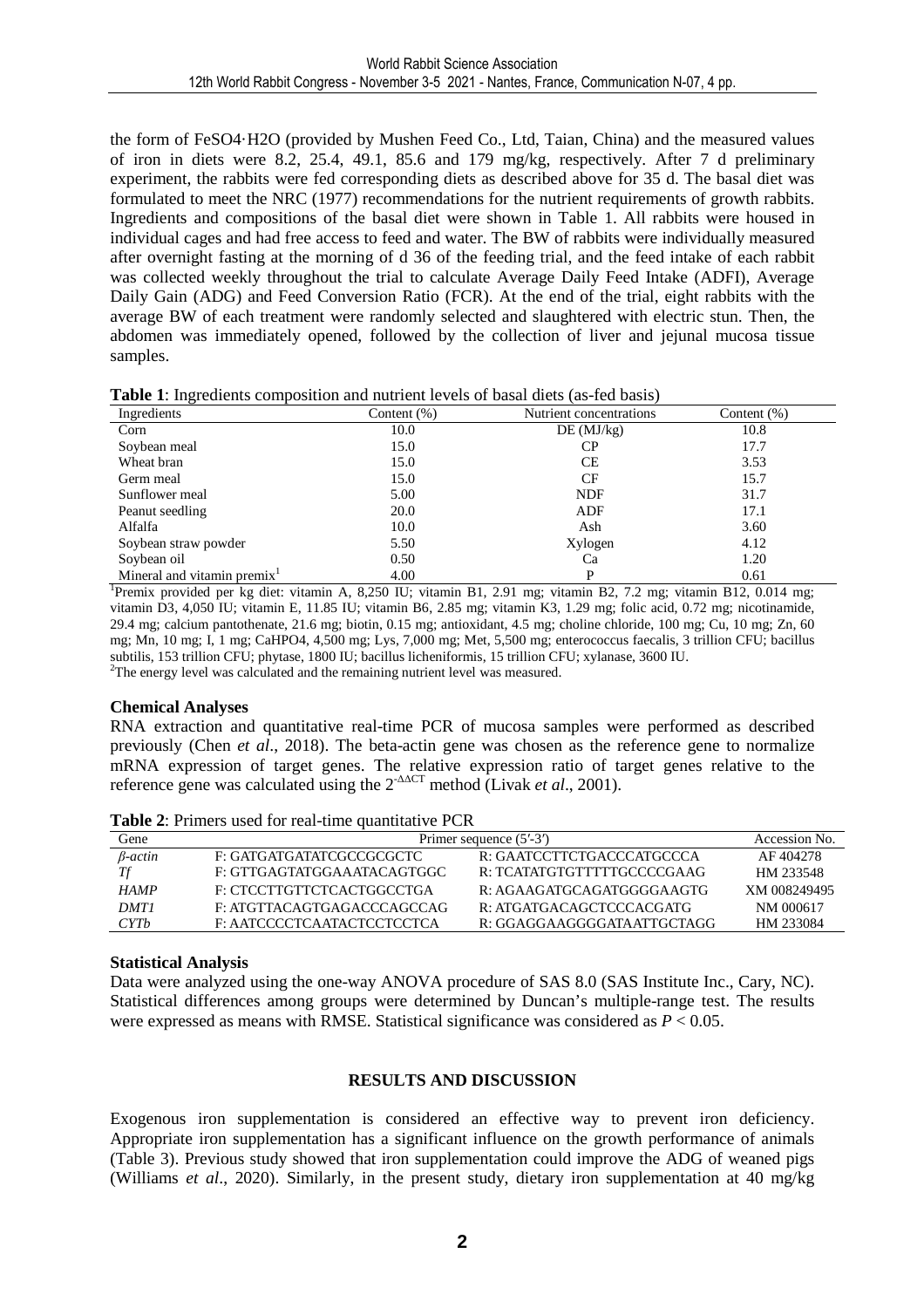increased the ADG of rabbits compared with those in the 0 and 160 mg/kg iron groups. In addition, compared with the 0 mg/kg iron group, the ADFI was increased in rabbits fed 20, 40 and 80 mg/kg iron-supplemented diet. However, no significant difference in growth performance was observed between rabbits in the 0 and 160 mg/kg iron groups. These results indicated that dietary appropriate iron supplementation could promote the growth performance of rabbits. The optimal level of iron was 40 mg/kg in the present trial.

| <b>Items</b>           | Iron level $(mg/kg)$ |                  |                  |                  |                  |          | <i>P</i> -value |
|------------------------|----------------------|------------------|------------------|------------------|------------------|----------|-----------------|
|                        |                      | 20               | 40               | 80               | 160              | $(n=40)$ |                 |
| Intial BW $(g)$        | 1975                 | 1965             | 1914             | 1948             | 1935             | 201      | 0.79            |
| Final BW $(g)$         | $2515^{ab}$          | $2587^{\rm a}$   | $2569^{\rm a}$   | $2548^{\rm a}$   | $2423^{b}$       | 180      | 0.0058          |
| $\text{ADG}(\text{g})$ | $15.4^{bc}$          | $17.8^{ab}$      | $18.7^{\circ}$   | $17.1^{ab}$      | $13.9^\circ$     | 5.10     | 0.0042          |
| ADFI(g)                | $113^b$              | 128 <sup>a</sup> | 131 <sup>a</sup> | 131 <sup>a</sup> | 116 <sup>b</sup> | 5.74     | < 0.001         |
| FCR $(g/g)$            | 7.36                 | 7.26             | 6.98             | 7.65             | 8.35             | 2.81     | 0.0721          |

**Table 3**: Effects of dietary iron levels on growth performance in growing *Rex* rabbits<sup>1</sup>

<sup>1</sup>The different letters on the same row means differ significantly.

Exogenously added iron should be absorbed and transported before it works. The brush border of duodenal enterocytes is the main site of iron absorption while the liver is the place for iron storage (Hentze *et al*., 2010). Therefore, we further evaluated the effect of 40 mg/kg iron on the expression levels of iron metabolism related genes (Figure 1). Duodenal cytochrome b (*Cytb*), a key reductase located at the brush border of the duodenum, could reduce the Fe3+ to Fe2+ (Mckie, 2008). Divalent metal transporter 1 (*DMT1*), an intestinal transporter, is responsible for the transportation of Fe2+ to the epithelial cells (Shan *et al*., 2009). Therefore, the expression levels of *Cytb* and *DMT1* are closely related to the iron absorption. In current study, the *DMT1* expression in duodenum was upregulated, indicating the iron absorption was increased. Moreover, parenteral pathway is another important way for iron absorption (Bogdan *et al*., 2016). The free Fe3+ can bound to transferrin (*Tf*) and then be delivered to cells by endocytosis of its complex with transferrin receptor (Cheng *et al*., 2004). In the present study, we found that the *Tf* mRNA expression level in liver was increased, further indicating the iron absorption was enhanced. Another meaningful discovery in the present study was that the expression of liver hepcidin (*HAMP*) were upregulated when rabbits were fed the diet supplemented with 40 mg/kg iron. *HAMP* is a novel antimicrobial peptide mainly expressed in liver, acting as a negative regulatory hormone and playing a vital role in maintaining iron balance in animals (Nicolas *et al*., 2001). It appears, therefore, that supplemented with 40 mg/kg iron in the diet of *Rex* rabbits was sufficient.



**Figure 1:** Effects of dietary iron on mRNA levels of iron metabolism related genes in duodenum (A) and liver (B) of growing *Rex* rabbits. Letters above the bars (a, b) indicate statistical significance ( $P <$ 0.05) of genes expression between the two treatments. n=8. *CYTb*, cytochrome b; *DMT1*, divalent metal transporter 1; *Tf*, transferrin; *HAMP*, hepcidin.

#### **CONCLUSIONS**

In conclusions, results of the present study indicated that dietary supplemented with appropriate iron can improve the growth performance of *Rex* rabbits partily by regulating the iron metabolism. The addition of 40 mg/kg iron is sufficient.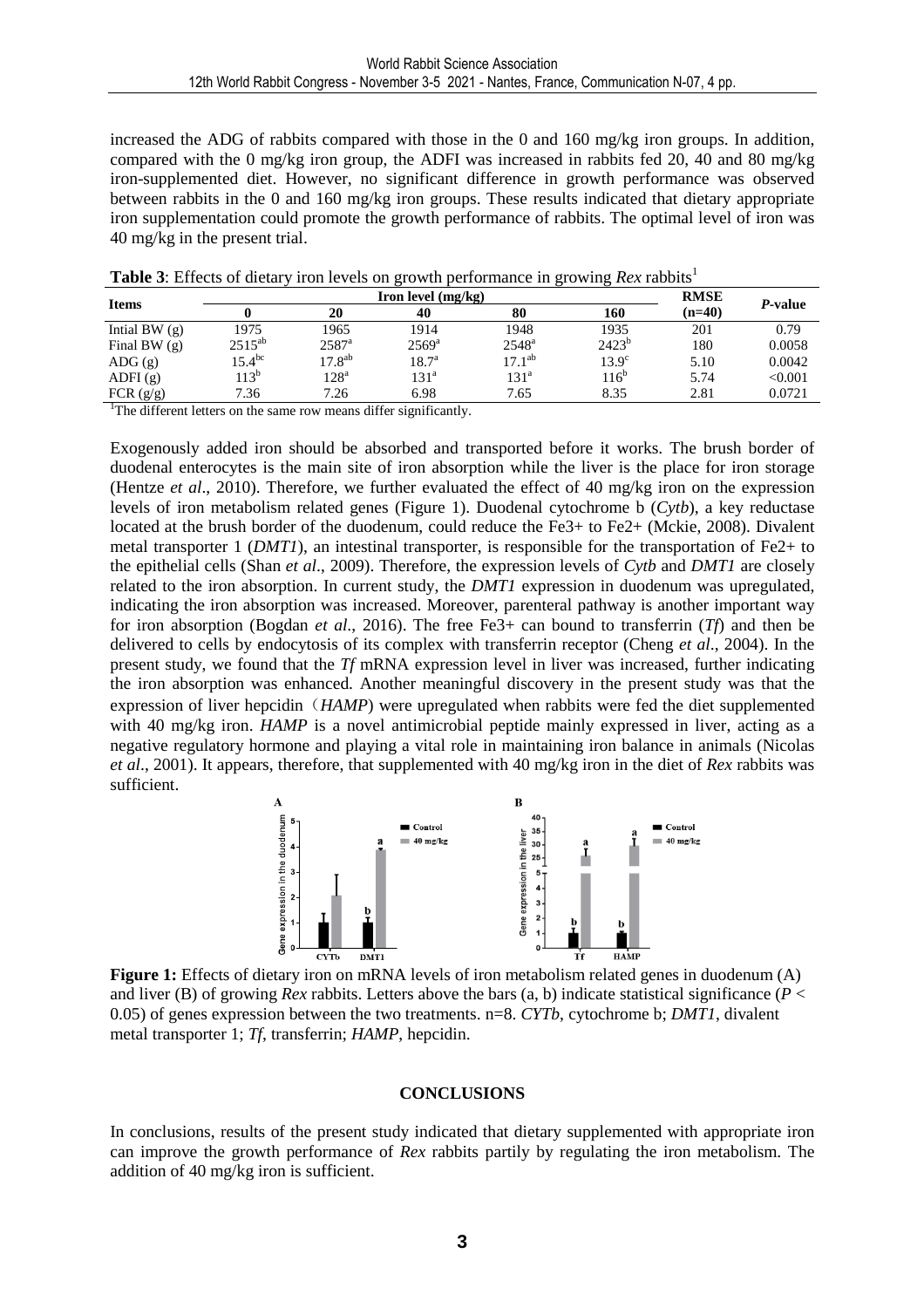#### **ACKNOWLEDGEMENTS**

This work was supported by the Modern Agro-industry Technology Research system (CARS-43-B-1) and the Funds of Shandong Double Tops Program (2019).

#### **REFERENCES**

Bogdan A.R., Miyazawa M., Hashimoto K., Tsuji Y. 2016. Regulators of iron homeostasis: new players in metabolism, Cell Death, and Disease. *Trends Biochem. Sci., 41, 274-286.*

Camaschella C. 2019. Iron deficiency. *Blood, 133, 30-39.* 

- Chen J., Li Y., Yu B., Chen D., Mao X., Zheng P., et al. 2018. Dietary chlorogenic acid improves growth performance of weaned pigs through maintaining antioxidant capacity and intestinal digestion and absorption function. *J. Anim. Sci., 96, 1108-1118*.
- Cheng Y., Zak O., Aisen P., Harrison S.C., Walz T. 2004. Structure ofthe humantransferrin receptor-transferrin complex. *Cell, 116, 565-576.*
- Dalle Zotte A., 2002. Perception of rabbit meat quality and major factors influencing the rabbit carcass and meat quality. *Livest. Prod. Sci., 75, 11-32*.
- Hentze M.W., Muckenthaler M.U., Galy B., Camaschella, C. 2010. Two to tango: regulation of Mammalian iron metabolism. *Cell, 142, 24-38.*
- Livak K.J., Schmittgen T. D. J. M. 2001. Analysis of Relative Gene Expression data using real-time quantitative PCR. *Methods, 25, 402-408.*
- Mckie A.T. 2008. The role of Dcytb in iron metabolism: an update. *Biochem. Soc. T., 36, 1239-1241.*
- Nakmura T., Naguro I., Ichijo, H. 2019. Iron homeostasis and iron-regulated ROS in cell death, senescence and human diseases. *BBA-Gen. Subjects, 1863, 1398-1409.*
- Nicolas G., Bennoun M., Devaux I., Beaumont C., Grandchamp B., Kahn A., et al. 2001. Lack of hepcidin gene expression and severe tissue iron overload in upstream stimulatory factor 2 (USF2) knockout mice. *Clin. Infect. Dis., 98, 8780-8785.*
- NRC. 1977. Nutrient requirements of rabbits. *National Academies Press*.
- Shan S.L., Apte S.S., Jr B.A., Andrews M.C., Schranzhofer M., Kahawita T., et al. 2009. Nramp1 promotes efficient macrophage recycling of iron following erythrophagocytosis in vivo. *Proc Natl Acad Sci USA., 106, 5960-5965.*
- Staniek, Halina, Wojciak, Rafal W. 2018. The combined effects of iron excess in the diet and chromium (iii) supplementation on the iron and chromium status in female rats. *Biol. Trace Elem. Res., 184, 398-408.*
- Williams H.E., Woodworth J.C., Derouchey J.M., Dritz S.S., Tokach M.D., Fry R.S., et al. 2020. Effects of feeding increasing levels of iron from iron sulfate or iron carbonate on nursery pig growth performance and hematological criteria. *J. Anim. Sci., 98,1-6.*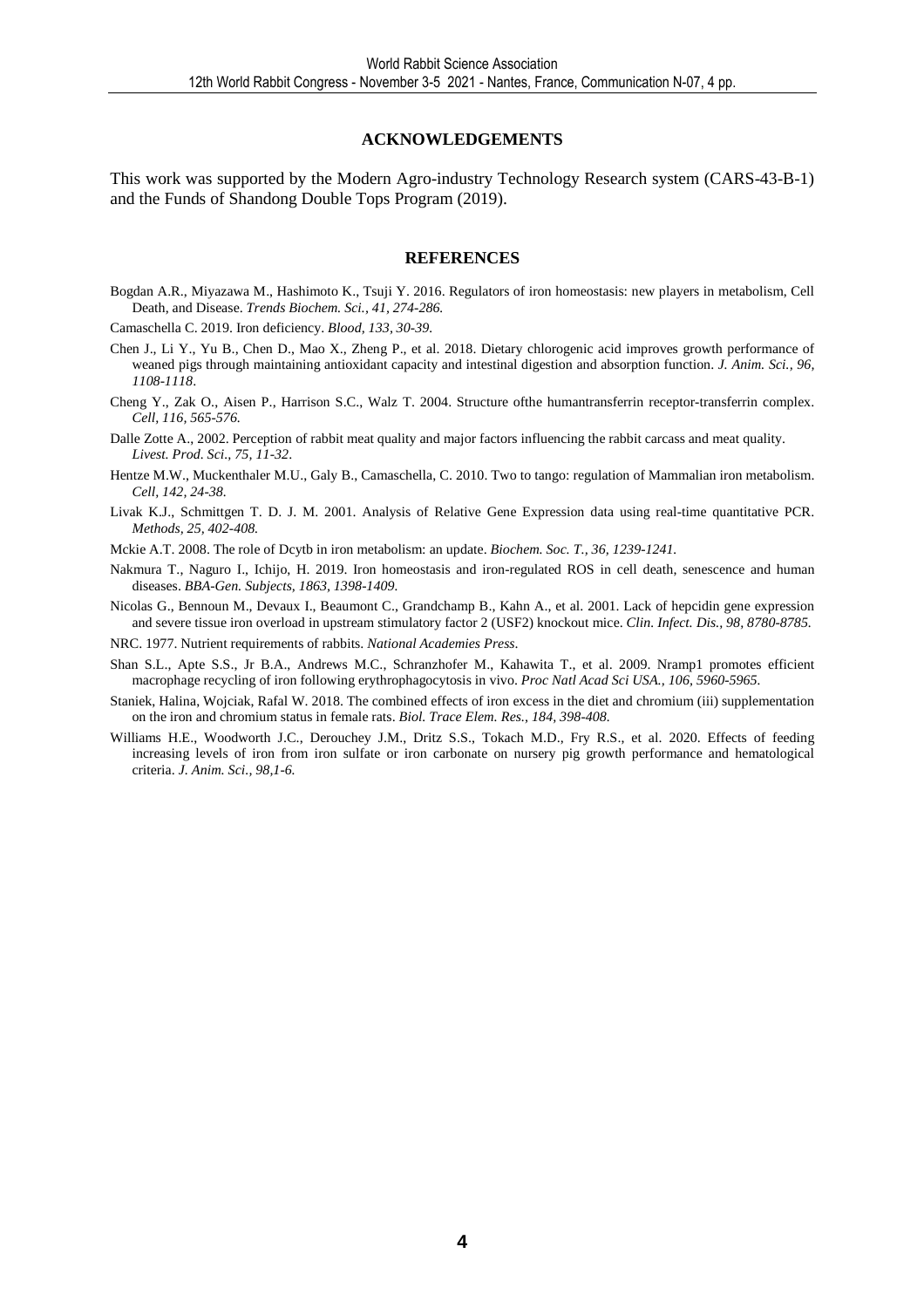



# **Effects of Dietary Iron Levels on Growth Performance and Iron Metabolism-related Genes Expression in Growing Rex Rabbits**

**Reporter: Jiali Chen**

**Supervisor: Fuchang Li Professor**

**Department of Animal Science and Technology, Shandong Agricultural University,** 

**Tai'an, China**

**2021-11-05**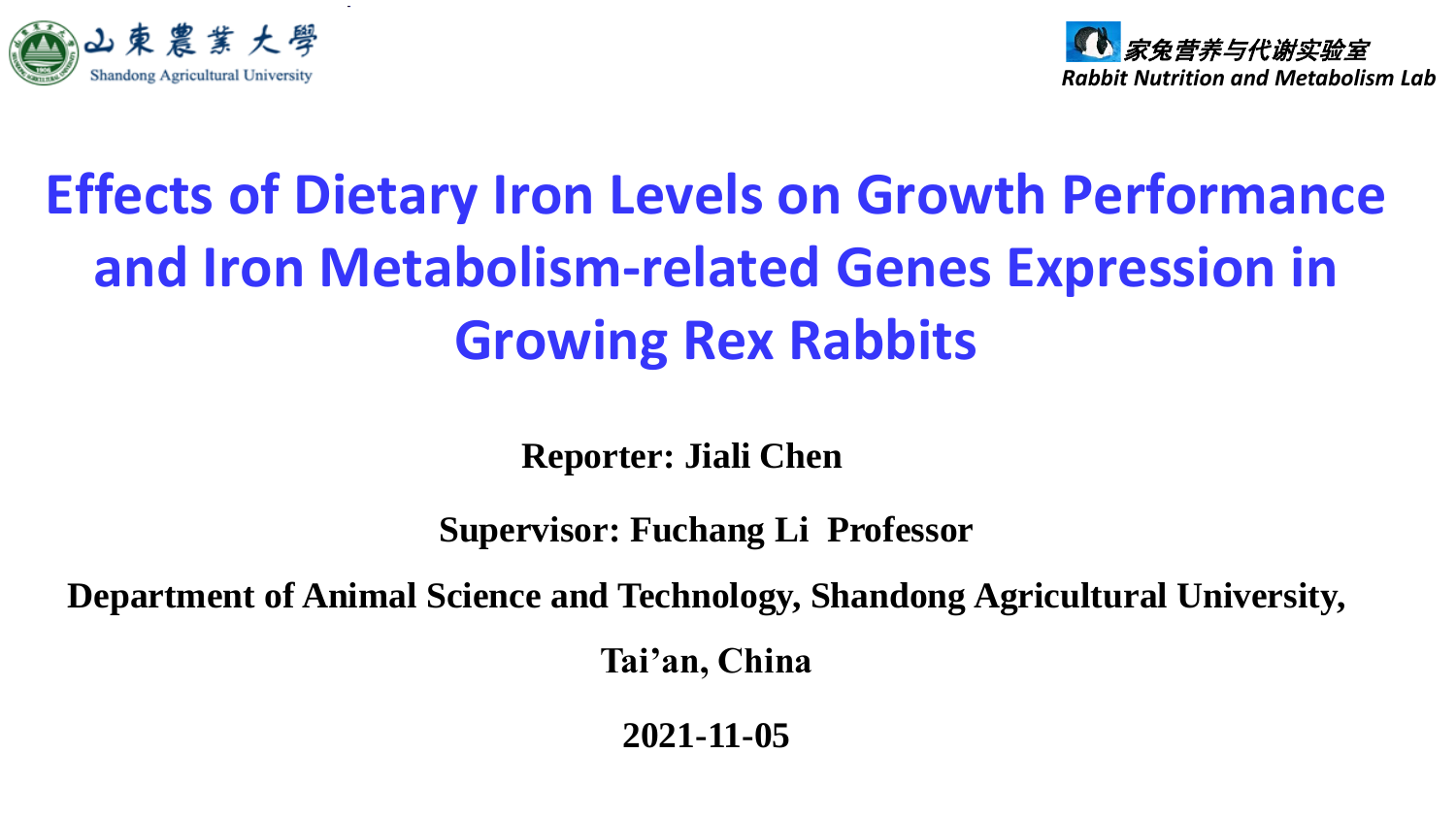# *Introduction*



- ➢ **Iron is one of the essential trace elements in almost all organisms that participates in various physiologic processes.**
- ➢**An adequate supply of iron is essential for the health of the body.**
- ➢**Rex rabbits are mainly farmed for skin and meat, but there is little literature available to evaluate dietary iron requirements.**
- **The aim of this study was to investigate the effect of different levels of iron supplementation on growth performance and the underlying mechanisms responsible for the beneficial effect of iron supplementation in rex rabbits.**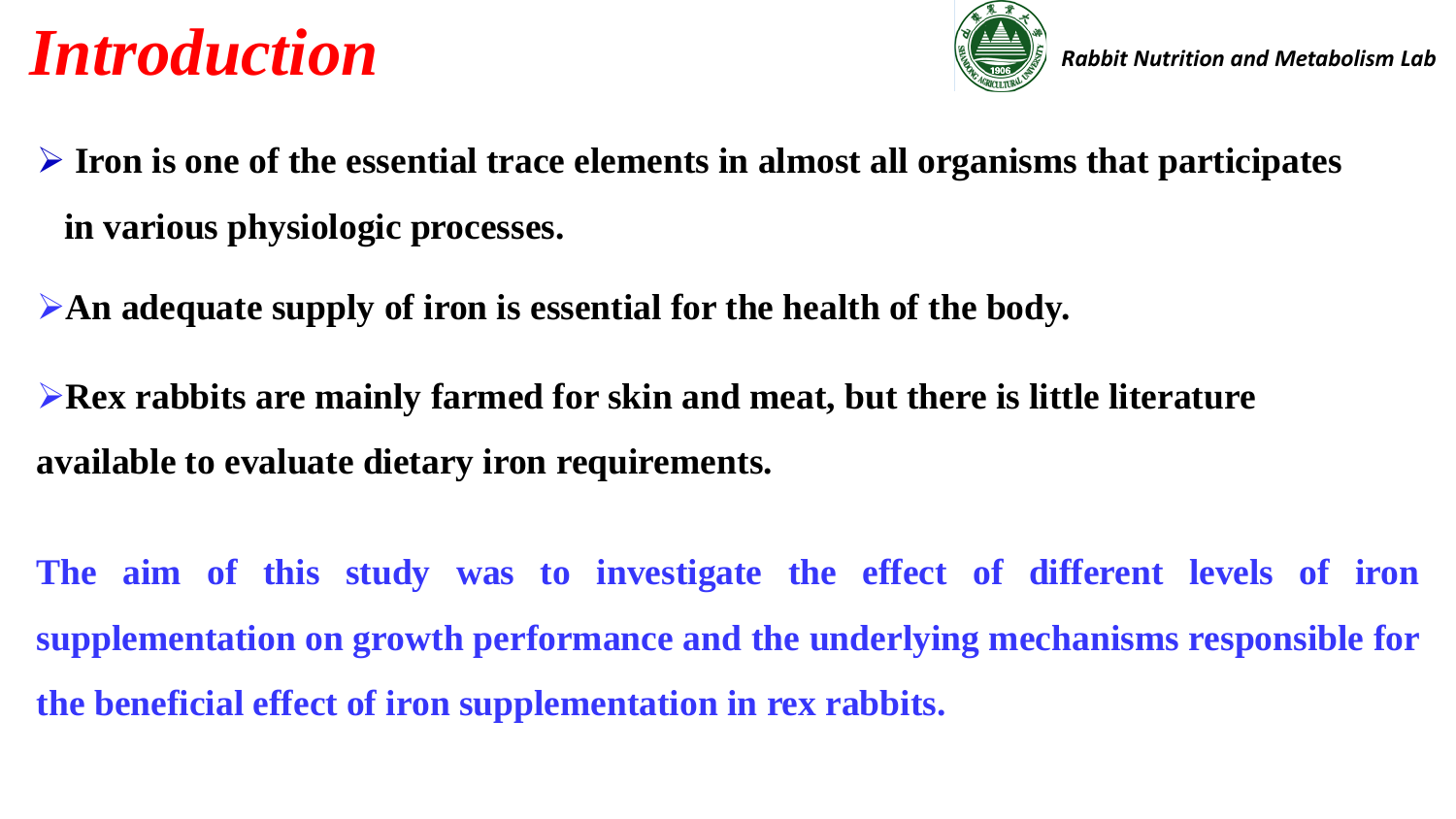# *Materials and methods*



*Rabbit Nutrition and Metabolism Lab*

 **Two hundred healthy rex rabbits were selected and randomly allotted into five dietary treatment groups (n=40) according to initial body weight and sex.** 



**Treatment 1**:**Basal diet**

**Treatment 2**:**Basal diet + 20 mg/kg iron**

**Treatment 3**:**Basal diet + 40 mg/kg iron**



**Treatment 4**:**Basal diet + 80 mg/kg iron**



**Treatment 5**:**Basal diet + 160 mg/kg iron**

## **The trial lasted for 35d.**

**Sample collection : After the trial, liver and duodenal mucosa samples were collected.**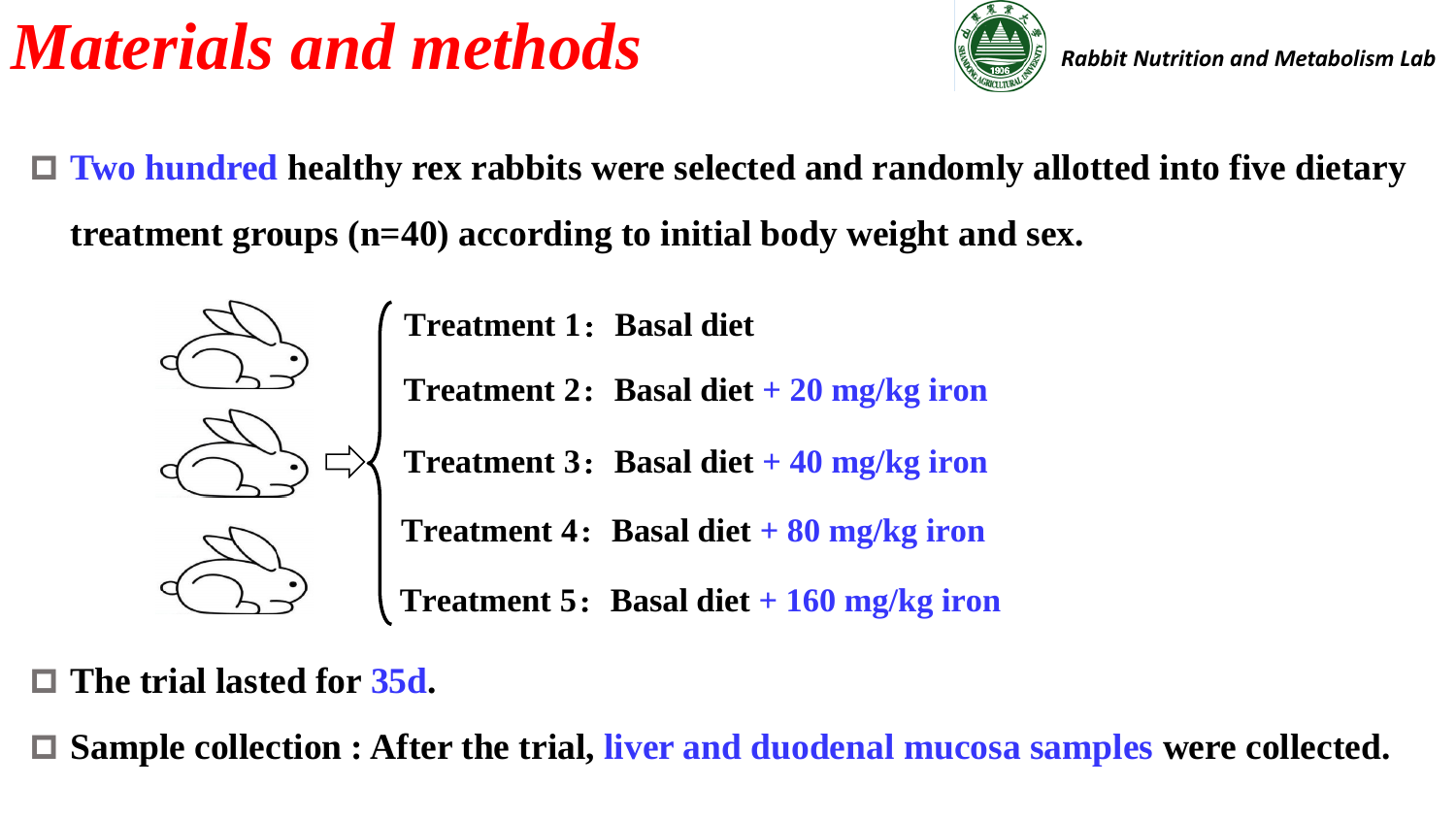# *Results and discussion*

## ◆ Effects of dietary iron levels on growth performance in growing rex rabbits

|                            |                               | Iron level (mg/kg) |                     |                    |                   |              |                 |
|----------------------------|-------------------------------|--------------------|---------------------|--------------------|-------------------|--------------|-----------------|
| <b>Items</b>               | $\boldsymbol{0}$<br><b>20</b> |                    | 40                  | 80                 | 160               | $RMSE(n=40)$ | <i>P</i> -value |
| Intial BW $(q)$            | 1975                          | 1965               | 1914                | 1948               | 1935              | 201          | 0.790           |
| Final BW $(g)$             | $2515^{ab}$                   | 2587a              | $2569$ <sup>a</sup> | $2548^{\rm a}$     | 2423 <sup>b</sup> | 180          | 0.0058          |
| $\bf{A} \bf{D} \bf{G}$ (g) | $15.4^{bc}$                   | 17.8 <sup>ab</sup> | $18.7^{\circ}$      | 17.1 <sup>ab</sup> | 13.9 <sup>c</sup> | 5.10         | 0.0042          |
| ADFI $(g)$                 | 113 <sup>b</sup>              | $128^a$            | $131^a$             | $131^a$            | 116 <sup>b</sup>  | 5.74         | < 0.001         |
| FCR(g/g)                   | 7.36                          | 7.26               | 6.98                | 7.65               | 8.35              | 2.81         | 0.0721          |

✓ **Dietary appropriate iron supplementation could promote the growth performance of rabbits.**

# **The optimal level of iron was 40 mg/kg in the present trial.**



*Rabbit Nutrition and Metabolism Lab*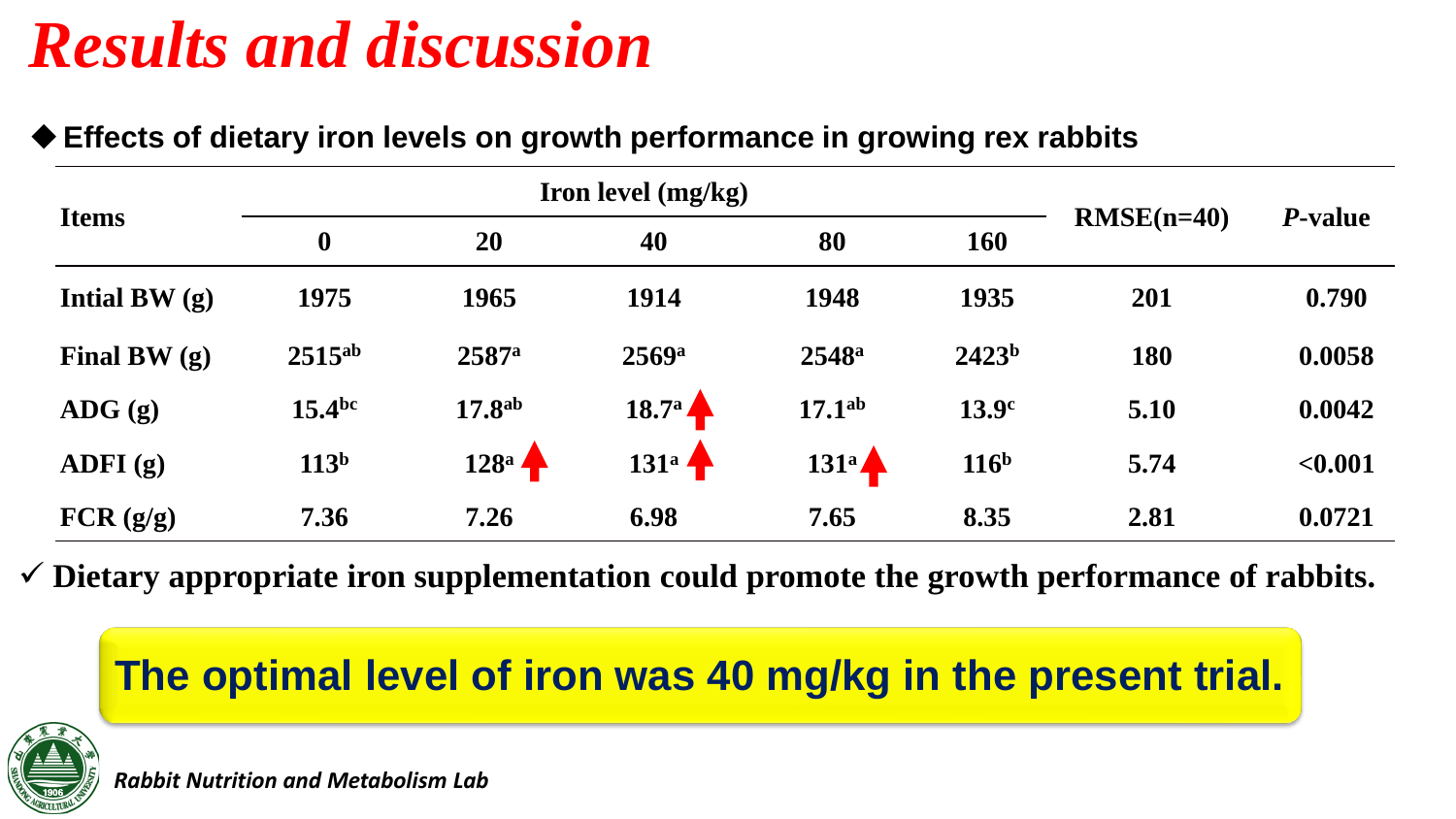- ⚫ **Exogenously added iron should be absorbed and transported before it works.**
- ⚫ **The brush border of duodenal enterocytes is the main site of iron absorption.**
- ⚫ **The liver is the place for iron storage.**

**We further evaluated the effect of 40 mg/kg iron on the expression levels of iron metabolism related genes.** 



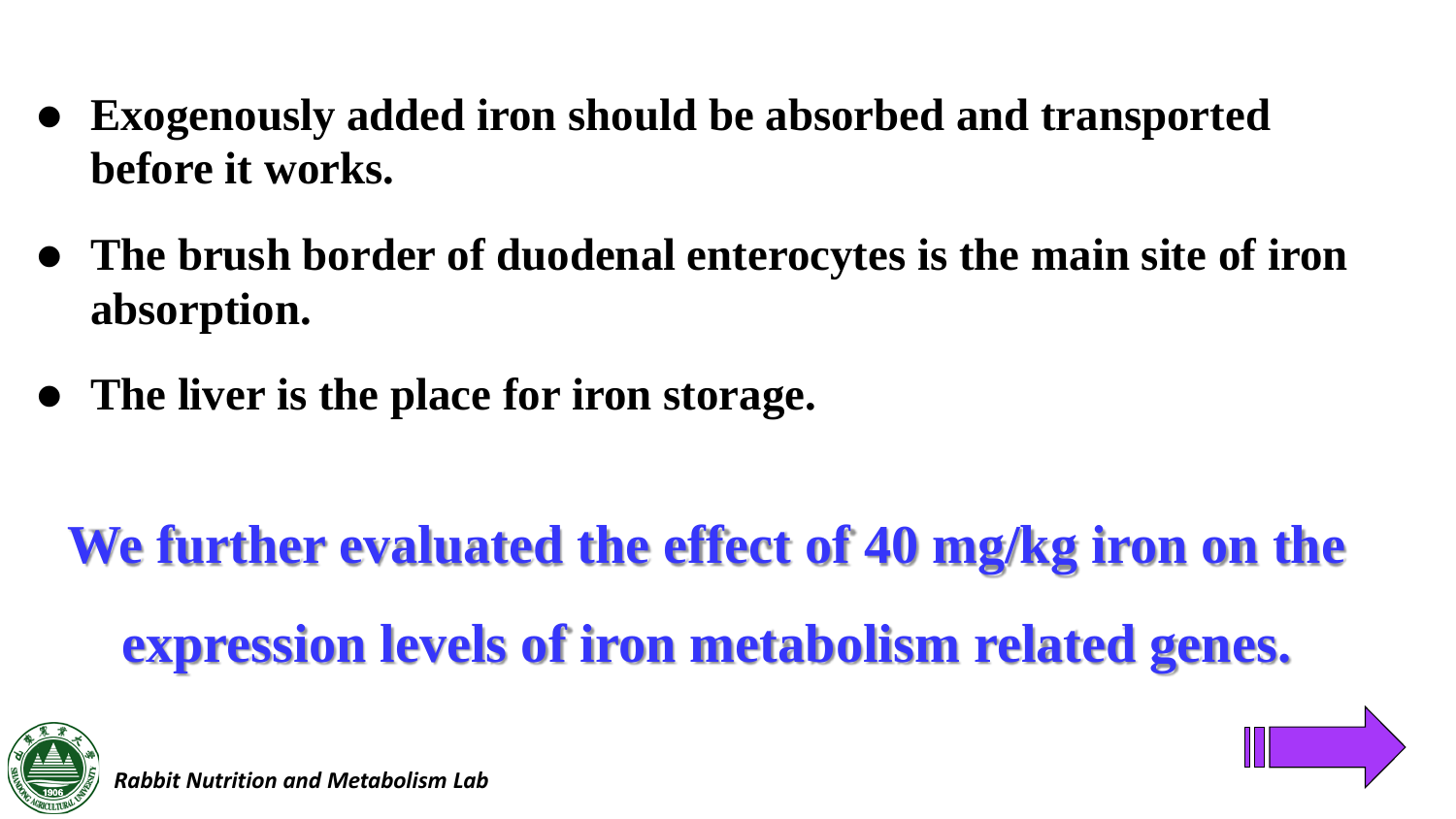**Effects of dietary iron levels on mRNA levels of iron metabolism related genes in growing rex rabbits.**



✓ **The mRNA expression levels of DMT1 in duodenum and the mRNA expression levels of Tf and HAMP in liver were upregulated when rabbits were fed the diet supplemented with 40 mg/kg iron.**